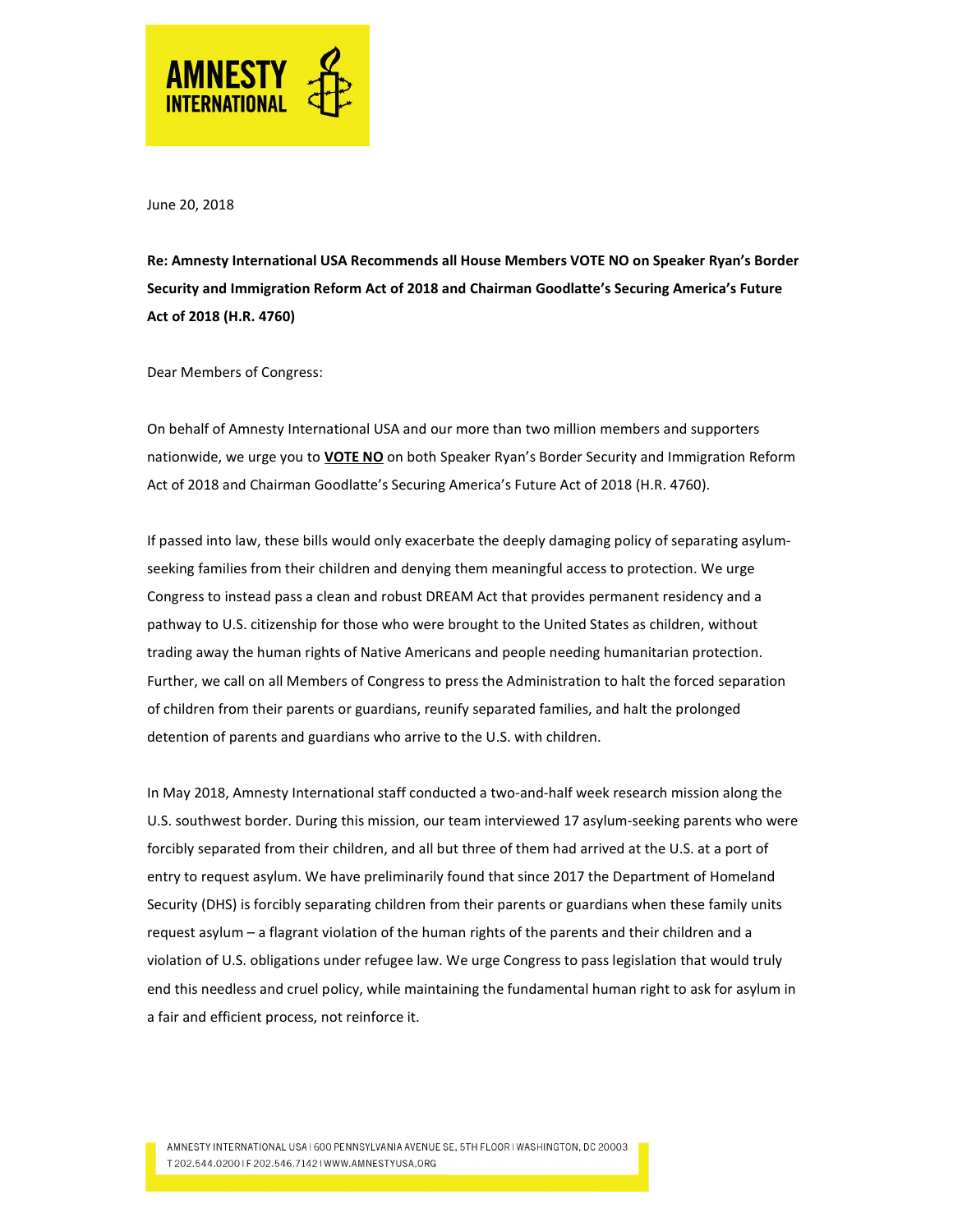## These Bills Would Only Worsen the Crisis of Separating Families at the Border

Nothing in either of these bills would prevent the Trump Administration from separating families from their children, and would only worsen a crisis of this Administration's own making. In fact, Speaker Ryan's bill would allow children to be kept in government detention centers for longer periods of time without basic standards of care or wellbeing being met. This is a flagrant attempt to undermine protections for asylum-seeking children held in U.S. custody as outlined in the *Flores* settlement, a 1997 consent agreement signed by the federal government. Families who seek protection at our border, a right guaranteed under both U.S. and international law, should not be criminalized. This bill offers a false choice: either hold families seeking asylum in prolonged detention or separate them. Families should be neither locked up nor separated. Family detention has been documented to cause psychological and physical harms to children. Needlessly separating children from their families is nothing short of torture, and could have a deep and long-lasting effect on these children's well-being, including their mental health.

Attorney General Jeff Sessions announced the "zero-tolerance policy for criminal illegal entry" on April 6, 2018. Since the policy came into effect, more than 2,000 children have been separated from their parents or legal guardians at the U.S. border. Children's rights and best interests are violated in multiple ways: they are detained, they are forcibly separated from their parents or guardians, and they are exposed to deliberately inflicted severe mental suffering that could affect their development at a critical stage.

## Both Bills Would Provide Over \$23 Billion in Funds to Build a Border Wall: Constructing a Border Wall Would Violate United States Human Rights Obligations

Both bills authorize Congress to spend over \$23 billion dollars for a physical border wall and military technology, including unmanned drones. President Trump has continued to condition the path to citizenship for DREAMers to a \$25 billion trust to fund a "border wall system." DREAMers should not be used as a bargaining chip, and any type of "border security" measure must guarantee people's right to seek asylum and not violate the human rights of communities living along the border, including Indigenous Nations. For the following reasons, we strongly urge you to reject all requests to fund a southern border wall.

First, the construction of a wall would cut through tribal land, requiring the U.S. government to obtain the free, prior, and informed consent of affected Nations, as prescribed by Article 19 of the United

AMNESTY INTERNATIONAL USA 1600 PENNSYLVANIA AVENUE SE, 5TH FLOOR I WASHINGTON, DC 20003 T 202.544.02001F 202.546.71421 WWW.AMNESTYUSA.ORG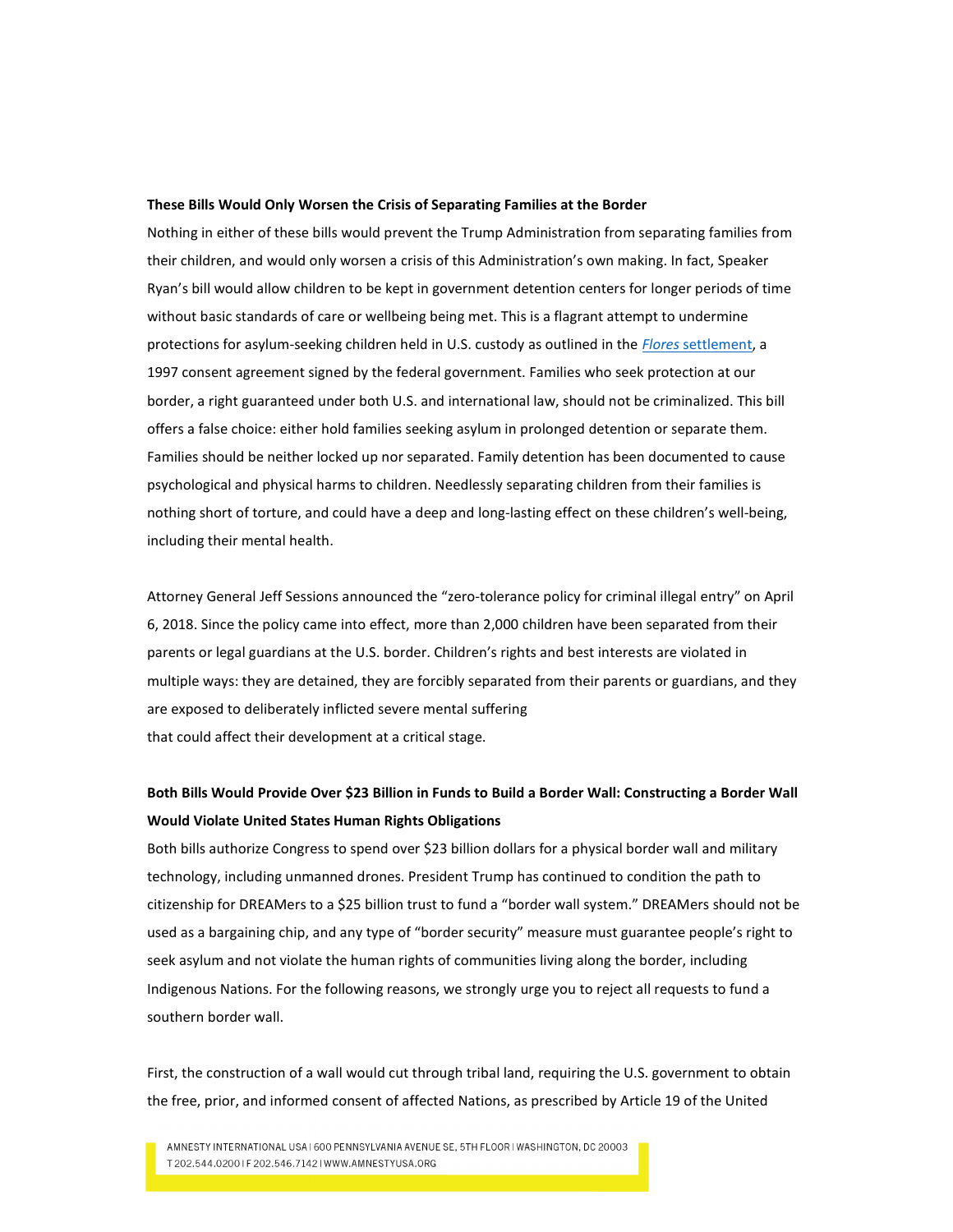Nations ("U.N.") Declaration on the Rights of Indigenous Peoples. The U.S. must consult in good faith with Native American Nations that would be impacted by the construction of any wall. The National Congress of American Indians and the Tohono O'odham Legislative Council, the second-largest tribe in the U.S. by land holdings, both passed resolutions opposing the construction of the wall without tribal consent. Absent the free, prior, and informed consent of affected Native American Nations, Congress may not approve border wall funding without violating the U.N. Declaration on the Rights of Indigenous Peoples.

Second, the construction of a border wall could prevent asylum seekers from entering the U.S., including children and families from Central American countries who have survived torture or other persecution. In order to provide a fair asylum process, the U.S. government must ensure the existence of sufficiently located, secure, regulated border crossing points for asylum seekers. This is essential to ensure that the U.S. government does not violate the principle of non-refoulement, which is enshrined in the 1951 U.N. Convention Relating to the Status of Refugees and binding on States party to the 1967 Protocol.

Under U.S. and international law, the U.S. government must provide a fair and accessible asylum process, in order to ensure that people are not returned to situations where they would be persecuted, tortured, killed, or face serious human rights abuses. These protections must be upheld and cannot be sacrificed, compromised or negotiated away.

## Pass a Clean Dream Act and End Family Separation

Instead of voting on legislation that makes radical and damaging changes to the U.S.' immigration laws, Congress should instead pass a clean and robust DREAM Act that provides protection from deportation from the only country Dreamers have known.

Specifically, we urge Congress to pass a DREAM Act that:

- Provides permanent residency and a pathway to U.S. Citizenship for all Dreamers
- Does not allocate funding for the construction of a border wall on the U.S.-Mexico border which would violate the human rights of people living in U.S. border communities and Native American Nations

AMNESTY INTERNATIONAL USA 1600 PENNSYLVANIA AVENUE SE, 5TH FLOOR I WASHINGTON, DC 20003 T 202.544.02001F 202.546.71421WWW.AMNESTYUSA.ORG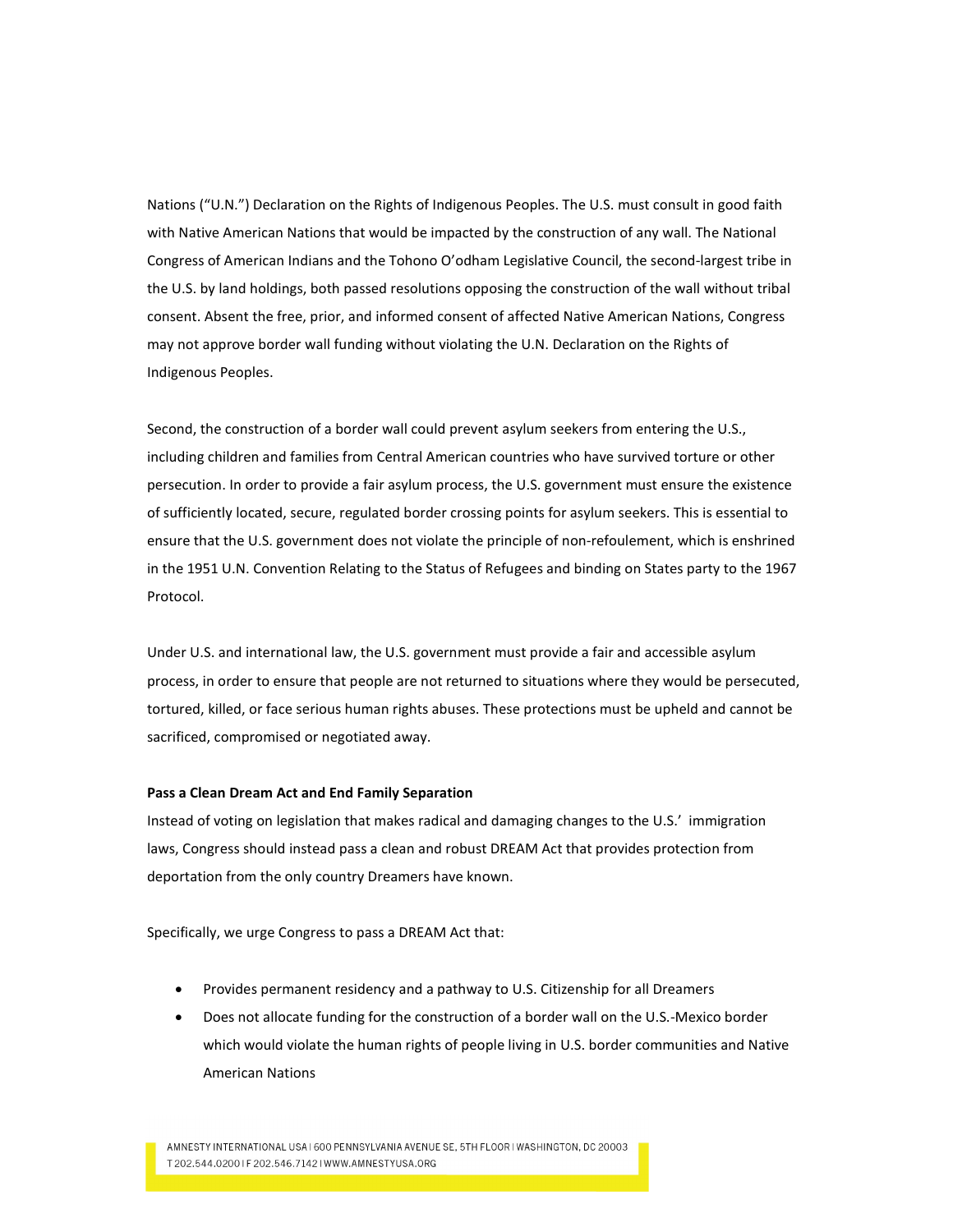Does not include additional "border security" measures that would endanger people seeking humanitarian protection or violate the human rights of communities along the border.

Further, we urge every Member of Congress to call for the Administration to end its policy of separating children from their families. Both bills currently under consideration by the House would do nothing to end this cruel practice. Instead, we urge Congress to:

 End the policy of forcibly separating children from their parents or guardians immediately. Family units must be kept together in accordance with international standards on family unity.

- Urge the Administration to reunify, as quickly as possible, those families that have been separated.
- End the prolonged detention of parents and guardians who arrived in the U.S. with children.
- Reject any increase in funding for immigration detention facilities for children and families.

We urge every House Member to oppose Speaker Ryan's Border Security and Immigration Reform Act of 2018 and Chairman Goodlatte's Securing America's Future Act of 2018 (H.R. 4760). These dangerous bills do not protect families seeking asylum, do not provide permanent protection to Dreamers, and violate human rights by further militarizing our border.

For more information, please contact Ryan Mace at 202.509.8185 or rmace@aiusa.org.

Sincerely,

Joanne Lin National Director Advocacy and Government Affairs Amnesty International USA

## Ryan Mace Grassroots Advocacy & Refugee Specialist

AMNESTY INTERNATIONAL USA 1600 PENNSYLVANIA AVENUE SE, 5TH FLOOR I WASHINGTON, DC 20003 T 202.544.02001F 202.546.71421 WWW.AMNESTYUSA.ORG